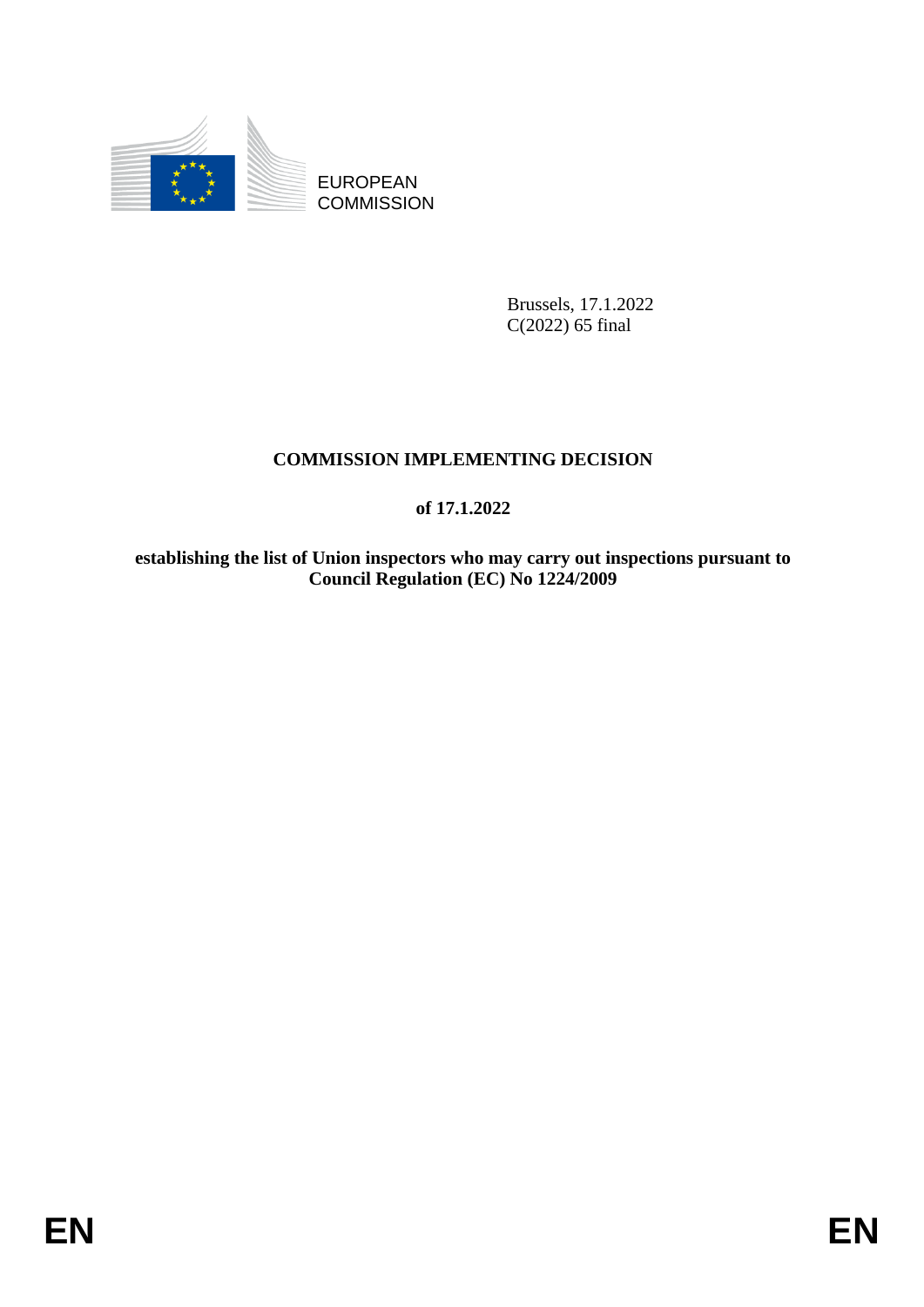## **COMMISSION IMPLEMENTING DECISION**

## **of 17.1.2022**

## **establishing the list of Union inspectors who may carry out inspections pursuant to Council Regulation (EC) No 1224/2009**

#### THE EUROPEAN COMMISSION,

Having regard to the Treaty on the Functioning of the European Union,

Having regard to Council Regulation (EC) No 1224/2009 of 20 November 2009 establishing a Union control system for ensuring compliance with the rules of the common fisheries policy, amending Regulations (EC) No 847/96, (EC) No 2371/2002, (EC) No 811/2004, (EC) No 768/2005, (EC) No 2115/2005, (EC) No 2166/2005, (EC) No 388/2006, (EC) No 509/2007, (EC) No 676/2007, (EC) No 1098/2007, (EC) No 1300/2008, (EC) No 1342/2008 and repealing Regulations (EEC) No 2847/93, (EC) No 1627/94 and (EC) No 1966/2006<sup>1</sup>, and in particular Article 79(1) thereof,

Whereas:

- (1) Regulation (EC) No 1224/2009 establishes a system for control, inspection and enforcement to ensure compliance with the rules of the common fisheries policy in the Union. Regulation (EC) No 1224/2009 provides that, without prejudice to the primary responsibility of the coastal Member States, Union inspectors may carry out inspections in accordance with that Regulation in Union waters and on Union fishing vessels outside Union waters.
- (2) Commission Implementing Regulation (EU) No 404/2011<sup>2</sup> lays down detailed rules for the application of the Union control system as established by Regulation (EC) No 1224/2009. More specifically, it provides that the list of Union inspectors is to be adopted by the Commission on the basis of the notifications of Member States and of the European Fisheries Control Agency ('the Agency').
- (3) A first list of Union inspectors was established by Commission Implementing Decision  $2011/883/EU^3$ . That list was replaced nine times by new lists of Union inspectors established first by Commission Implementing Decision  $2013/174/EU<sup>4</sup>$ , then by Commission Implementing Decision 2014/120/EU<sup>5</sup>, Commission

<sup>&</sup>lt;u>.</u>  $\frac{1}{2}$  OJ L 343, 22.12.2009, p. 1.

<sup>2</sup> Commission Implementing Regulation (EU) No 404/2011 of 8 April 2011 laying down detailed rules for the implementation of Council Regulation (EC) No 1224/2009 establishing a Community control system for ensuring compliance with the rules of the Common Fisheries Policy (OJ L 112, 30.4.2011, p. 1).

<sup>&</sup>lt;sup>3</sup> Commission Implementing Decision 2011/883/EU of 21 December 2011 establishing the list of Union inspectors pursuant to Article 79(1) of Council Regulation (EC) No 1224/2009 (OJ L 343, 23.12.2011, p. 123).

<sup>&</sup>lt;sup>4</sup> Commission Implementing Decision 2013/174/EU of 8 April 2013 establishing the list of Union inspectors pursuant to Article 79(1) of Council Regulation (EC) No 1224/2009 (OJ L 101, 10.4.2013, p. 31).

<sup>&</sup>lt;sup>5</sup> Commission Implementing Decision 2014/120/EU of 4 March 2014 establishing the list of Union inspectors pursuant to Article 79(1) of Council Regulation (EC) No 1224/2009 (OJ L 66, 6.3.2014, p. 31).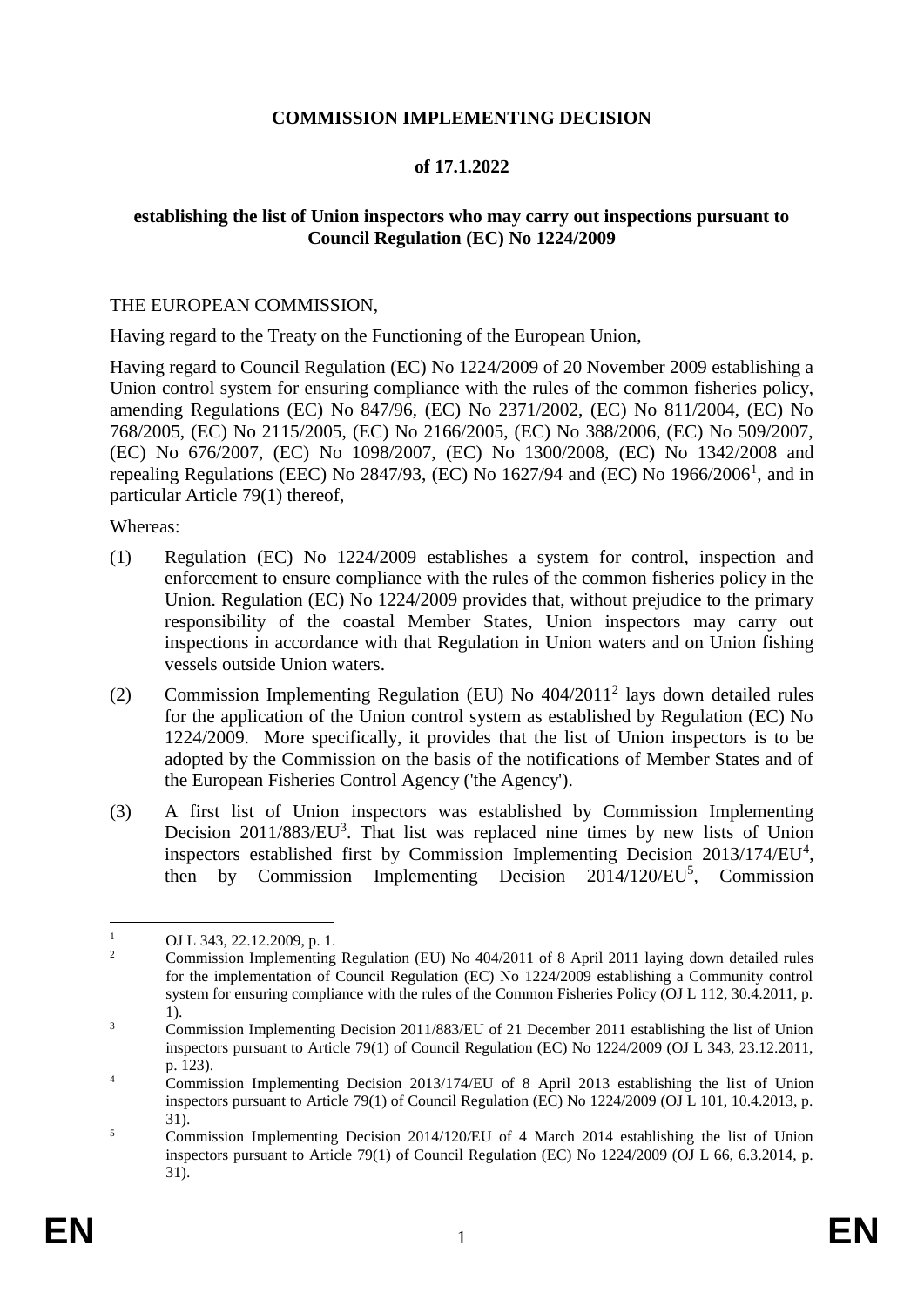Implementing Decision (EU) 2015/645<sup>6</sup>, Commission Implementing Decision (EU) 2016/706<sup>7</sup> , Commission Implementing Decision (EU) 2017/902<sup>8</sup> , Commission Implementing Decision C(2018)395 final<sup>9</sup>, Commission Implementing Decision  $C(2018)6641$  final<sup>10</sup>, Commission Implementing Decision  $C(2020)$  1338 final<sup>11</sup> and later by Commision Implementing Decision  $C(2021)$ 61 final<sup>12</sup>.

- (4) In accordance with Implementing Regulation (EU) No 404/2011, after the establishment of the initial list, Member States and the Agency are to notify to the Commission by October each year of any amendment to the list they wish to introduce for the following calendar year, and the Commission is to amend the list accordingly by 31 December.
- (5) Some Member States and the Agency have notified the Commission of amendments that they wish to introduce to the current list of inspectors. The list established by Implementing Decision C(2021)61 should therefore be replaced by a new list of Union inspectors on the basis of those notifications.
- (6) Implementing Decision C(2021)61 should therefore be repealed and replaced by this Decision.
- (7) The measures provided for in this Decision are in accordance with the opinion of the Fisheries and Aquaculture Committee,

HAS ADOPTED THIS DECISION:

## *Article 1*

The amended list of Union inspectors to be adopted following notifications from Member States and the Agency is set out in the Annex.

### *Article 2*

Implementing Decision C(2021)61 final is repealed.

<u>.</u>

<sup>&</sup>lt;sup>6</sup> Commission Implementing Decision (EU) 2015/645 of 20 April 2015 establishing the list of Union inspectors who may carry out inspections pursuant to Council Regulation (EC) No 1224/2009 (OJ L 106, 24.4.2015, p. 31).

<sup>&</sup>lt;sup>7</sup> Commission Implementing Decision (EU) 2016/706 of 3 May 2016 establishing the list of Union inspectors who may carry out inspections pursuant to Council Regulation (EC) No 1224/2009 (OJ L 122, 12.5.2016, p. 26).

<sup>8</sup> Commission Implementing Decision (EU) 2017/902 of 23 May 2017 establishing the list of Union inspectors who may carry out inspections pursuant to Council Regulation (EC) No 1224/2009 (OJ L 138, 25.5.2017, p. 143).

<sup>&</sup>lt;sup>9</sup> Commission Implementing Decision C(2018)395 final of 29 January 2018 establishing the list of Union inspectors who may carry out inspections pursuant to Council Regulation (EC) No 1224/2009.

<sup>&</sup>lt;sup>10</sup> Commission Implementing Decision C(2018)6641 final of 15 October 2018 establishing the list of Union inspectors who may carry out inspections pursuant to Council Regulation (EC) No 1224/2009.

<sup>&</sup>lt;sup>11</sup> Commission Implementing Decision C(2020)1338 final of 12 March 2020 establishing the list of Union inspectors who may carry out inspections pursuant to Council Regulation (EC) No 1224/2009.

<sup>&</sup>lt;sup>12</sup> Commission Implementing Decision C(2021)61 final of 13 January 2021 establishing the list of Union inspectors who may carry out inspections pursuant to Council Regulation (EC) No 1224/2009.